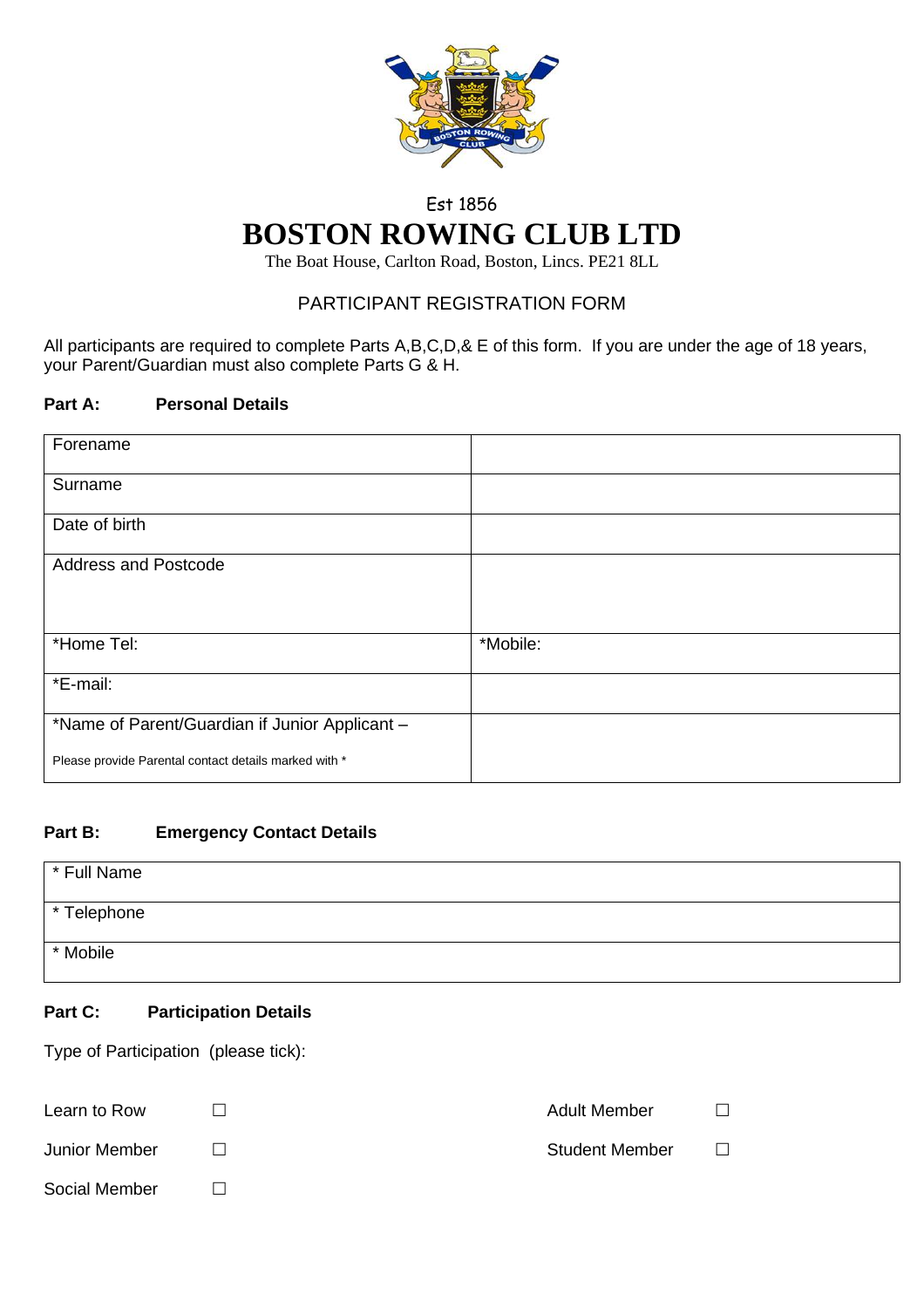#### **Part D: Health Questionnaire**

Please complete the following questionnaire by writing YES to any of the questions that apply. All information will be kept confidential, and only passed on to the Club's coaches if deemed appropriate for your welfare.

| Do you consider yourself to have a disability? | Do you have visual impairment?                       |
|------------------------------------------------|------------------------------------------------------|
| Do you suffer from asthma?                     | Do you have hearing impairment?                      |
| Do you suffer from Epilepsy?                   | Are you diabetic?                                    |
| Are you on medication?                         | Have you had, or currently have, any heart problems? |
| Are you pregnant?                              | Do you have any joint problems?                      |
| Do you have any perceptual problems?           | Are you 35+ with little exercise                     |
| Have you any other health problems?            |                                                      |

If you answered YES to any of the above questions, please give more details below.

#### **Part E**

I understand that rowing is undertaken at my own risk. I confirm I do not suffer from any disability or medical

condition which may render me unfit for strenuous exercise. I agree that it is my responsibility to keep the

Club informed if my condition changes.

I confirm that I can swim a minimum of 50 metres in light clothing.

I apply for membership of Boston Rowing Club and do hereby agree to abide by the Rules of the Club. I

confirm that the information provided is correct and will inform the Club of any changes.

| Signed: |
|---------|
|---------|

PRINT NAME:\_\_\_\_\_\_\_\_\_\_\_\_\_\_\_\_\_\_\_\_\_\_\_\_\_\_\_\_\_\_\_\_\_\_ Date: \_\_\_\_\_\_\_\_\_\_\_\_\_\_\_\_\_\_\_\_\_\_\_\_\_

| Part F:                                                                                    | <b>Subscription Rates</b> |                                                   |                             |  |
|--------------------------------------------------------------------------------------------|---------------------------|---------------------------------------------------|-----------------------------|--|
| Learn to Row                                                                               |                           | $£40 - 6$ Sessions                                |                             |  |
| Adult Member                                                                               |                           | £24 per month – payable monthly by Direct Debit   |                             |  |
| Junior / Student / Recreational                                                            |                           | £18 per month $-$ payable monthly by Direct Debit |                             |  |
| (Students – ex juniors who only pay during holiday periods when returning from University) |                           |                                                   |                             |  |
| Social Member                                                                              |                           | £25 per annum                                     |                             |  |
| <b>Bank Account Details:</b>                                                               |                           |                                                   |                             |  |
| <b>Boston Rowing Club Limited</b>                                                          |                           | Sort Code: 51-81-08                               | <b>Account No: 83793771</b> |  |